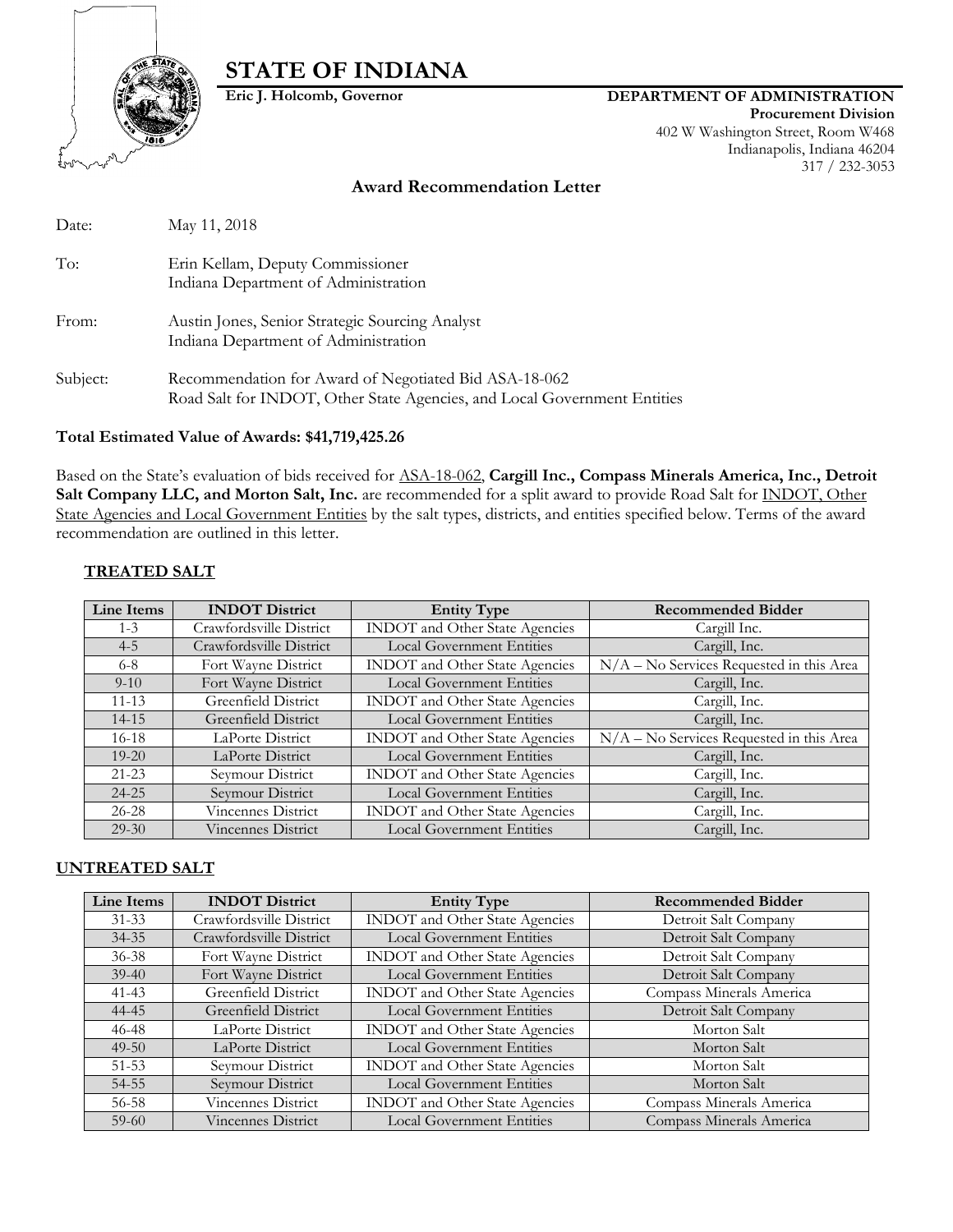ASA-18-062 requested the items listed below.

## **TREATED SALT**

### **TREATED SALT**

| Line<br>Item   | <b>INDOT</b> District | Entity                                               | <b>Commitment Range</b> | 2018/2019 Early Fill<br>Quantity (100%) | 2018/2019 Seasonal Quantity<br>$(100\%)$ | Unit of<br>Measure | <b>Delivery Method</b> |
|----------------|-----------------------|------------------------------------------------------|-------------------------|-----------------------------------------|------------------------------------------|--------------------|------------------------|
| 1              |                       |                                                      |                         |                                         |                                          | <b>TON</b>         | Delivered              |
| 2              |                       | <b>INDOT</b> & Other State Agencies                  | 80%-120%                | $\theta$                                | 4,580                                    | <b>TON</b>         | Delivered & Loaded     |
| $\mathfrak{Z}$ | 10-Crawfordsville     |                                                      |                         |                                         |                                          | <b>TON</b>         | Pick Up                |
| $\overline{4}$ |                       | <b>Local Governmental Entities</b>                   | 80%-120%                | $\theta$                                | 14,574                                   | <b>TON</b>         | Delivered              |
| 5              |                       |                                                      |                         |                                         |                                          | <b>TON</b>         | Pick Up                |
|                |                       |                                                      |                         |                                         |                                          |                    |                        |
| 6              |                       |                                                      |                         |                                         |                                          | <b>TON</b>         | Delivered              |
| $\overline{7}$ |                       | <b>INDOT</b> & Other State Agencies                  | 80%-120%                | $\theta$                                | $\overline{0}$                           | <b>TON</b>         | Delivered & Loaded     |
| 8              | 20-Fort Wayne         |                                                      |                         |                                         |                                          | <b>TON</b>         | Pick Up                |
| 9              |                       | <b>Local Governmental Entities</b>                   |                         |                                         | 2,455                                    | <b>TON</b>         | Delivered              |
| 10             |                       |                                                      | 80%-120%                | $\theta$                                |                                          | <b>TON</b>         | Pick Up                |
|                |                       |                                                      |                         |                                         |                                          |                    |                        |
| 11             |                       |                                                      |                         |                                         |                                          | <b>TON</b>         | Delivered              |
| 12             |                       | <b>INDOT</b> & Other State Agencies                  | 80%-120%                | 400                                     | 8,415                                    | <b>TON</b>         | Delivered & Loaded     |
| 13             | 30-Greenfield         |                                                      |                         |                                         |                                          | <b>TON</b>         | Pick Up                |
| 14             |                       | Local Governmental Entities                          | 80%-120%                | $\theta$                                | 43,565                                   | <b>TON</b>         | Delivered              |
| 15             |                       |                                                      |                         |                                         |                                          | <b>TON</b>         | Pick Up                |
|                |                       |                                                      |                         |                                         |                                          |                    |                        |
| 16             |                       |                                                      |                         | $\theta$                                | $\theta$                                 | <b>TON</b>         | Delivered              |
| 17             |                       | <b>INDOT</b> & Other State Agencies                  | 80%-120%                |                                         |                                          | <b>TON</b>         | Delivered & Loaded     |
| 18             | 40-LaPorte            |                                                      |                         | <b>TON</b>                              | Pick Up                                  |                    |                        |
| 19             |                       | <b>Local Governmental Entities</b>                   | 80%-120%                | $\theta$                                | 21,900                                   | <b>TON</b>         | Delivered              |
| 20             |                       |                                                      |                         |                                         |                                          | <b>TON</b>         | Pick Up                |
|                |                       |                                                      |                         |                                         |                                          |                    |                        |
| 21             |                       |                                                      |                         |                                         | 400                                      | <b>TON</b>         | Delivered              |
| 22             |                       | <b>INDOT</b> & Other State Agencies                  | 80%-120%                | $\theta$                                |                                          | <b>TON</b>         | Delivered & Loaded     |
| 23             | 50-Seymour            |                                                      |                         |                                         |                                          | <b>TON</b>         | Pick Up                |
| 24             |                       | <b>Local Governmental Entities</b><br>80%-120%       | $\theta$                | 19,410                                  | <b>TON</b>                               | Delivered          |                        |
| 25             |                       |                                                      |                         |                                         |                                          | <b>TON</b>         | Pick Up                |
|                |                       |                                                      |                         |                                         |                                          |                    |                        |
| 26             |                       |                                                      |                         | $\theta$                                | 25                                       | <b>TON</b>         | Delivered              |
| 27             |                       | <b>INDOT</b> & Other State Agencies                  | 80%-120%                |                                         |                                          | <b>TON</b>         | Delivered & Loaded     |
| 28             | 60-Vincennes          |                                                      |                         |                                         |                                          | <b>TON</b>         | Pick Up                |
| 29             |                       | <b>Local Governmental Entities</b><br>$80\% - 120\%$ |                         | $\theta$                                | 610                                      | <b>TON</b>         | Delivered              |
| 30             |                       |                                                      |                         |                                         | <b>TON</b>                               | Pick Up            |                        |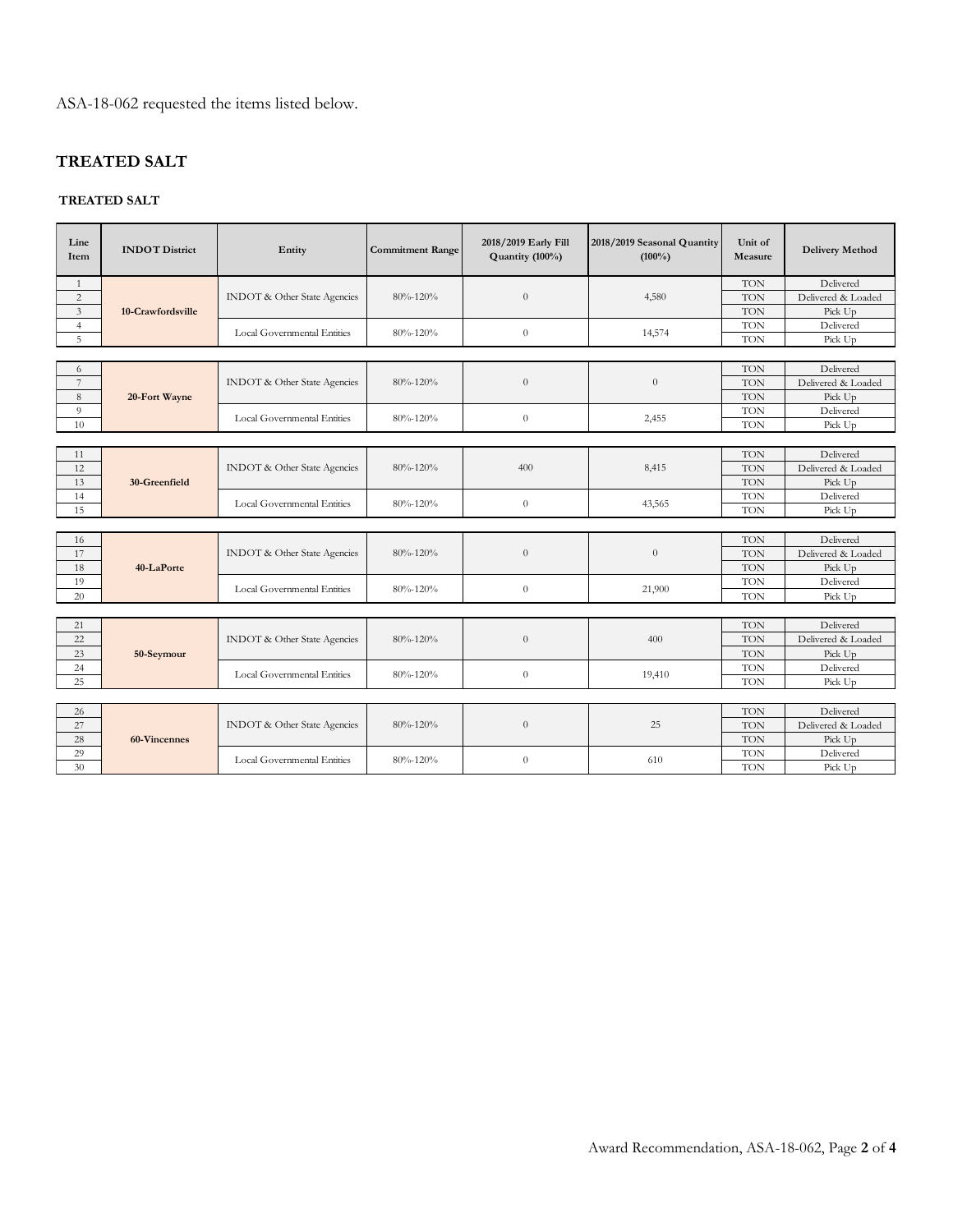### **UNTREATED SALT**

#### **UNTREATED SALT**

| Line<br>Item | <b>INDOT</b> District | Entity                              | <b>Commitment Range</b> | 2018/2019 Early Fill<br>Quantity (100%) | 2018/2019 Seasonal Quantity<br>$(100\%)$ | Unit of<br>Measure | <b>Delivery Method</b> |  |  |
|--------------|-----------------------|-------------------------------------|-------------------------|-----------------------------------------|------------------------------------------|--------------------|------------------------|--|--|
| 31           |                       |                                     |                         |                                         |                                          | <b>TON</b>         | Delivered              |  |  |
| 32           |                       | <b>INDOT</b> & Other State Agencies | 80%-120%                | 11,700                                  | 29,320                                   | <b>TON</b>         | Delivered & Loaded     |  |  |
| 33           | 10-Crawfordsville     |                                     |                         |                                         |                                          | <b>TON</b>         | Pick Up                |  |  |
| 34           |                       |                                     |                         |                                         |                                          | <b>TON</b>         | Delivered              |  |  |
| 35           |                       | <b>Local Governmental Entities</b>  | 80%-120%                | $\theta$                                | 17,590                                   | <b>TON</b>         | Pick Up                |  |  |
|              |                       |                                     |                         |                                         |                                          |                    |                        |  |  |
| 36           |                       |                                     |                         |                                         |                                          | <b>TON</b>         | Delivered              |  |  |
| 37           |                       | <b>INDOT</b> & Other State Agencies | $80\% - 120\%$          | 6,000                                   | 55,000                                   | <b>TON</b>         | Delivered & Loaded     |  |  |
| 38           | 20-Fort Wayne         |                                     |                         |                                         |                                          | <b>TON</b>         | Pick Up                |  |  |
| 39           |                       |                                     |                         |                                         |                                          | <b>TON</b>         | Delivered              |  |  |
| 40           |                       | <b>Local Governmental Entities</b>  | 80%-120%                | $\theta$                                | 31,325                                   | <b>TON</b>         | Pick Up                |  |  |
|              |                       |                                     |                         |                                         |                                          |                    |                        |  |  |
| 41           |                       | <b>INDOT</b> & Other State Agencies | 80%-120%                | 9,650                                   | 41,470                                   | <b>TON</b>         | Delivered              |  |  |
| 42           |                       |                                     |                         |                                         |                                          | <b>TON</b>         | Delivered & Loaded     |  |  |
| 43           | 30-Greenfield         |                                     |                         |                                         |                                          | <b>TON</b>         | Pick Up                |  |  |
| 44           |                       |                                     |                         | $\theta$                                | 13,820                                   | <b>TON</b>         | Delivered              |  |  |
| 45           |                       | <b>Local Governmental Entities</b>  | 80%-120%                |                                         |                                          | <b>TON</b>         | Pick Up                |  |  |
|              |                       |                                     |                         |                                         |                                          |                    |                        |  |  |
| 46           |                       | <b>INDOT</b> & Other State Agencies | $80\% - 120\%$          | 15,000                                  | 44,050                                   | <b>TON</b>         | Delivered              |  |  |
| 47           |                       |                                     |                         |                                         |                                          | <b>TON</b>         | Delivered & Loaded     |  |  |
| 48           | 40-LaPorte            |                                     |                         |                                         |                                          | <b>TON</b>         | Pick Up                |  |  |
| 49           |                       | Local Governmental Entities         | 80%-120%                | $\theta$                                | 73,100                                   | <b>TON</b>         | Delivered              |  |  |
| 50           |                       |                                     |                         |                                         |                                          | <b>TON</b>         | Pick Up                |  |  |
|              |                       |                                     |                         |                                         |                                          |                    |                        |  |  |
| 51           |                       | <b>INDOT</b> & Other State Agencies | 80%-120%                | $\overline{0}$                          | 28,100                                   | <b>TON</b>         | Delivered              |  |  |
| 52           |                       |                                     |                         |                                         |                                          | <b>TON</b>         | Delivered & Loaded     |  |  |
| 53           | 50-Seymour            |                                     |                         |                                         |                                          | <b>TON</b>         | Pick Up                |  |  |
| 54           |                       | Local Governmental Entities         |                         | $\theta$                                | 12,570                                   | <b>TON</b>         | Delivered              |  |  |
| 55           |                       |                                     | 80%-120%                |                                         |                                          | <b>TON</b>         | Pick Up                |  |  |
|              |                       |                                     |                         |                                         |                                          |                    |                        |  |  |
| 56           |                       |                                     |                         | 11,000                                  | 17,075                                   | <b>TON</b>         | Delivered              |  |  |
| 57           |                       | <b>INDOT</b> & Other State Agencies | $80\% - 120\%$          |                                         |                                          | <b>TON</b>         | Delivered & Loaded     |  |  |
| 58           | 60-Vincennes          |                                     |                         |                                         |                                          | <b>TON</b>         | Pick Up                |  |  |
| 59           |                       | <b>Local Governmental Entities</b>  | 80%-120%                | $\theta$                                | 10,805                                   | <b>TON</b>         | Delivered              |  |  |
| 60           |                       |                                     |                         |                                         |                                          | <b>TON</b>         | Pick Up                |  |  |

The State of Indiana received responses from four (4) bidders:

- Cargill, Inc.
- Compass Minerals America Inc.
- Detroit Salt Company LLC
- Morton Salt, Inc.

Cargill, Inc. claimed and qualified for the Indiana Business Preference, as well as the U.S. Manufactured Preference for all line items. Compass Minerals America, Inc. claimed and qualified for the U.S. Manufactured Preference for select line items bid. Detroit Salt Company LLC claimed and qualified for the U.S. Manufactured Preference for all line items bid. Morton Salt, Inc. claimed and qualified for the U.S. Manufactured Preference for select line items bid. Pricing preferences were applied to qualified bids and were included during price evaluation. Please refer to the attached .xls file, **Attachment A**, for detailed preference information by line item.

When necessary, the bidders were asked to clarify their responses in order to ensure State needs were met. The bids were evaluated by the Indiana Department of Administration according to the criteria established in the bid documents.